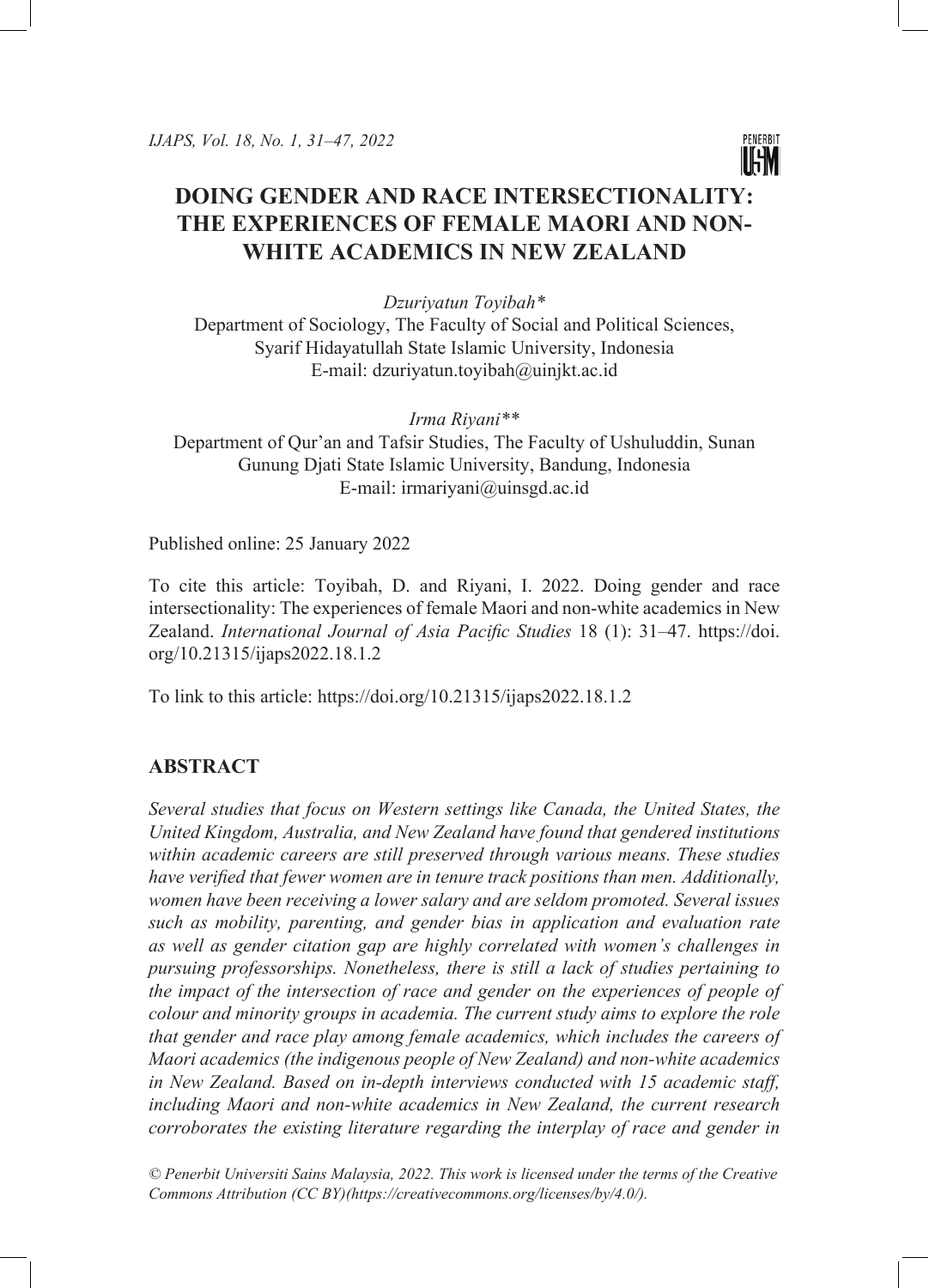*advancing academic career. Furthermore, this research also finds that the meritbased concept or objective indicators of academic excellence do not necessarily apply in New Zealand. On account of their gender and racial identities, women of minority groups and non-white academics frequently experience multidimensional marginalisation while pursuing their academic careers.*

**Keywords:** Academic, gender, intersectionality, race, women of colour

# **INTRODUCTION**

An academic career is naturally expected to be a professional and merit-based occupation. Meritocracy has always been accentuated in academic standards policies for research and teaching staff at all levels. However, many studies have shown that in many cases this standard policy is also influenced by many aspects outside the professional requirements such as race/ethnicity, gender, nationality, and sexuality (Skachkova, 2007; Bilimoria and Stewart, 2009). The current paper presents the experiences of academic staff in their promotion opportunities and career advancement by focusing on how female academics are "doing gender" in their family and personal life. Simply put, it is aimed at demonstrating how "doing gender" affects the career advancement of female academics. We will present the experiences that female academics have in their child-rearing and domestic roles in New Zealand. We compare the experiences of a group of female academics in their 40s and another in their 50s, which subsequently leads to an understanding of the effects imposed by neoliberal policies. Since early in their careers, the younger generation has, assumedly, been confronted by the implementation of several aspects of neoliberal policies, such as research audits. Comparatively speaking, the older generation began their career before the initiation of neoliberal regimes. Consequently, the challenges they have faced throughout their academic career may, arguably, have been dissimilar. Additionally, other aspects like race, country of origin, and faculty background are also investigated.

Although far less so for male academics, issues like child-rearing and commitment to family have been identified as impediments to academic career advancement for women (Baker 2012: 110). Undoubtedly, for male academics, having a family is more likely to improve their social capital, as family tends to put the male's (husband's) career as a greater priority to that of a female's (wife's) (Baker 2012: 111). Research by Monosson (2008) and Williams and Ceci (2012) state that a number of female academics wish for both a career and a family, yet the academic profession is constructed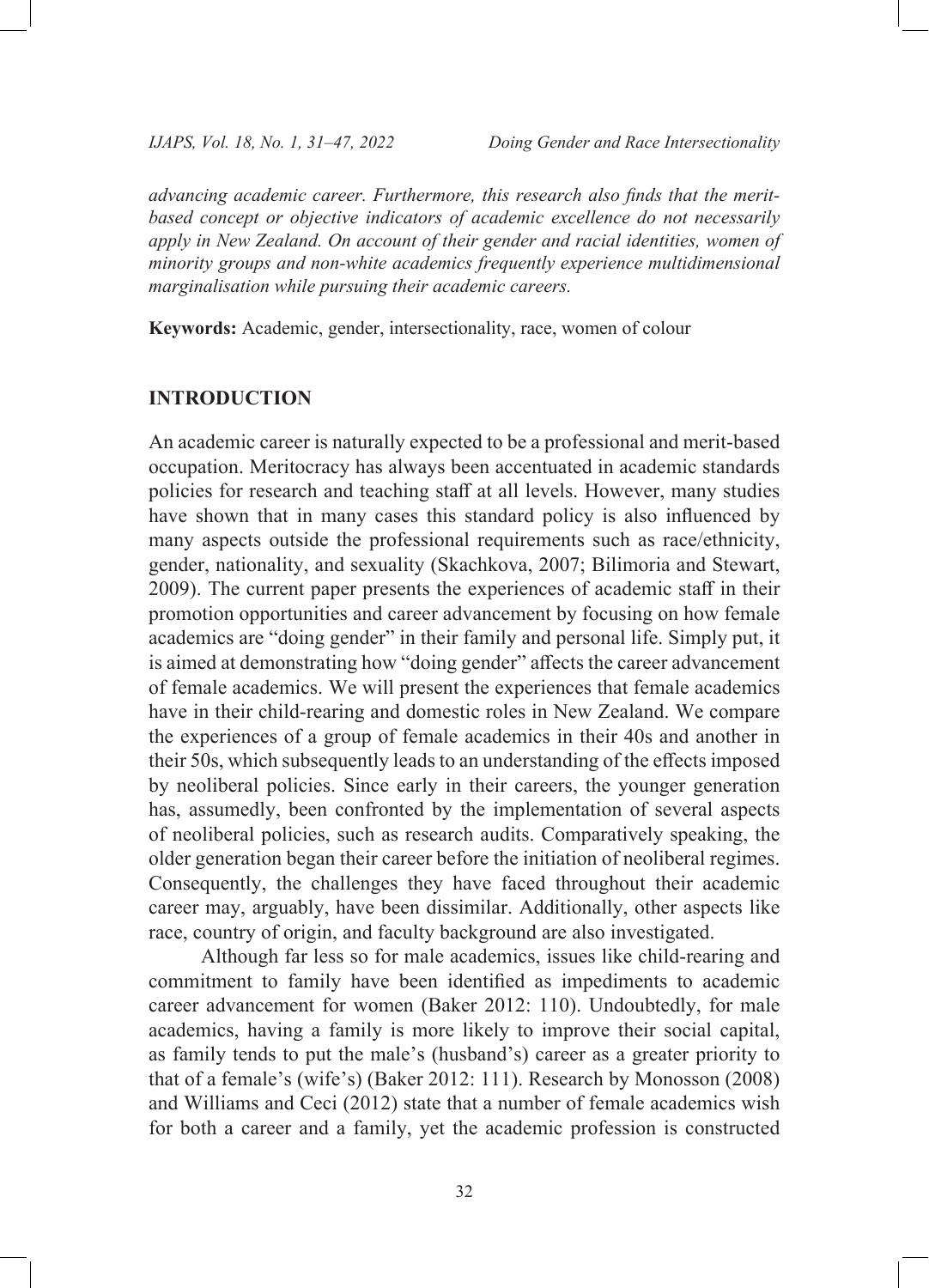with male and masculine values, and female scholars are, thus, expected to behave as their male academic counterparts do. Baker (2012) notes that being childfree has, recently, become more commonplace among female academics in comparison to male scholars. Kemkes-Grottenthaler (2003) reports that many female academics postpone motherhood until they feel more assured of their career, but as a consequence, they find it too late to have children by then.

In addition, gender and racial discrimination continue to occur throughout all aspects of life, and educational institution is no exception. Moreover, scholars agree that gender and race mutually intersect and are bound in various interlocking and inseparable ways (Davis 2016). Discussions about doing gender and race intersectionality are also part of challenges faced by female academics in the era of neoliberalism (Acker 2017; Morley 2016; Toyibah 2020). Research on this particular topic has been thriving, particularly in the field of Science, Technology, Engineering, and Mathematics (STEM). Despite an increase in the number of minorities and women pursuing their careers and degrees in STEM fields, these disciplines continue to experience issues with gender equity: persistent and, in some cases, increasing levels of under-representation of women; unequal standards and opportunities for women in STEM; and the consistent gender gap in earnings (Tao 2018; Powers et al. 2016; Hill et al. 2010). Meanwhile, studies on non-STEM fields are rarely documented. The current study provides data from both STEM and non-STEM fields.

# **INTERSECTIONALITY: INTERROGATING GENDER AND RACIAL DISCRIMINATION**

Black feminists have introduced the idea of intersectionality, and it is now used to describe gender and racial intersections found in social policy, STEM research careers, and academic careers (McIntosh 2005; Davis 2016; Hayes and Bigler 2015). Intersectionality is a theory well-suited to examine the multiple discriminations experienced by the study participants in this research. Although decades have elapsed since Kimberlé Crenshaw (1989) coined the term, women of colour still face discriminatory incidents concerning their race and gender such as being sexually harassed (Raj et al. 2020), being excluded from professional advancement opportunities, and being underestimated based on gender and cultural background (Colletti et al. 2000). The current article employs intersectionality in terms of identifying the problem related to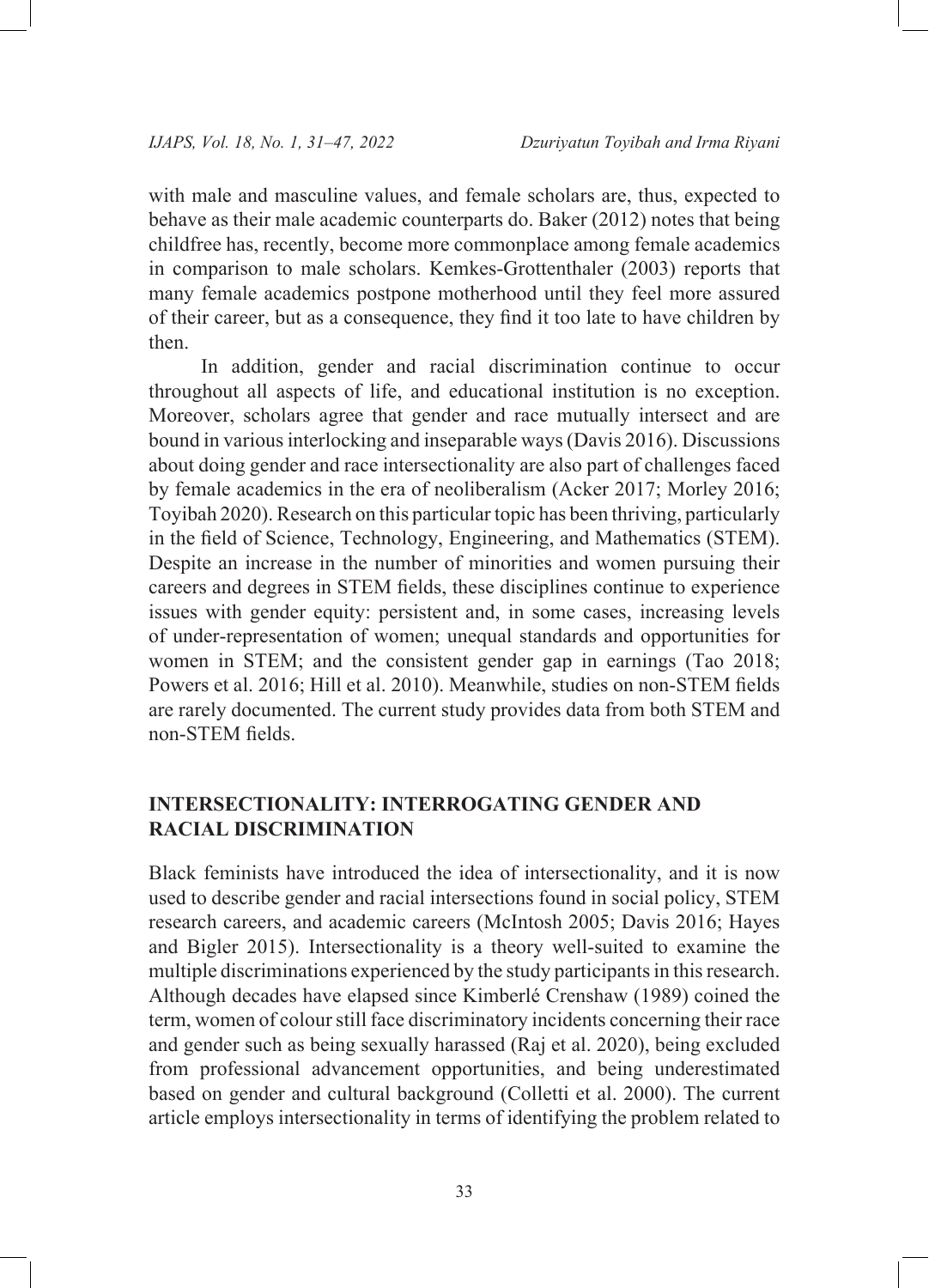women's experiences in their academic career and providing a fair opportunity for women, including women of colour, in advancing their academic careers in several universities in New Zealand. Numerous challenges have been confronted by these women, who for the most part are indigenous women of Maori and Asian descent, when working at these universities. The data in this article demonstrates the relevance of intersectionality as a point of analysis related to discrimination specifically in terms of gender and race in academic settings.

The present research is also guided by postcolonial feminist theory that places the experience of female academics of colour and indigenous origin in "the intersections of colonialism and neocolonialism with gender, nation, class, race, and sexualities in the different contexts of women's lives, their subjectivities, work, sexuality, and rights" (Rajan and Park 2000: 53). Accordingly, this theory argues that indigenous women and women of colour are viewed by the Western mindset as "the other" who are "incapable" of representing themselves. Changes in cultural, social, and political life in a global community should grant equal opportunity to everyone to express their maximum potential regardless of gender, religion, ethnicity, class, and others (Mohanty 1988; Parashar 2016).

Intersectionality, as initially presented, refers to black women's struggle to fight for a fair deal while experiencing discrimination on multiple fronts as a minority group (Crenshaw 1989). Their gender and racial existence are, to put it simply, neglected. Adhering to Dill and Zambrana (2009: 1) on intersectionality, the current article applies it as "a critical analytic lens to interrogate racial, ethnic, class, ability, age, sexuality, and gender disparities and to contest existing ways of looking at these structures of inequality". When first introduced, intersectionality merely dealt with questions of race, ethnicity, and gender discrimination. Contemporary intersectionality has expanded to encompass more classifications that include religion, disability, age, nationality, and sexuality (Dill and Kohlman 2012). Without any intent of simplifying the case at hand, this article uses intersectionality to deal with race and gender, since they are the two most common types of marginalisation experienced daily.

Intersectionality is, thus, used to interrogate how the system applied in educational institutions affects the specific identity of women, most of whom are women of colour. Bilge (2013: 405) suspects that the overtaking of this theory in a contemporary academic discourse should be "depoliticized". In most cases, the experiences do not correlate with their abilities and potential, but rather with their race or gender, or both. In this case, intersectionality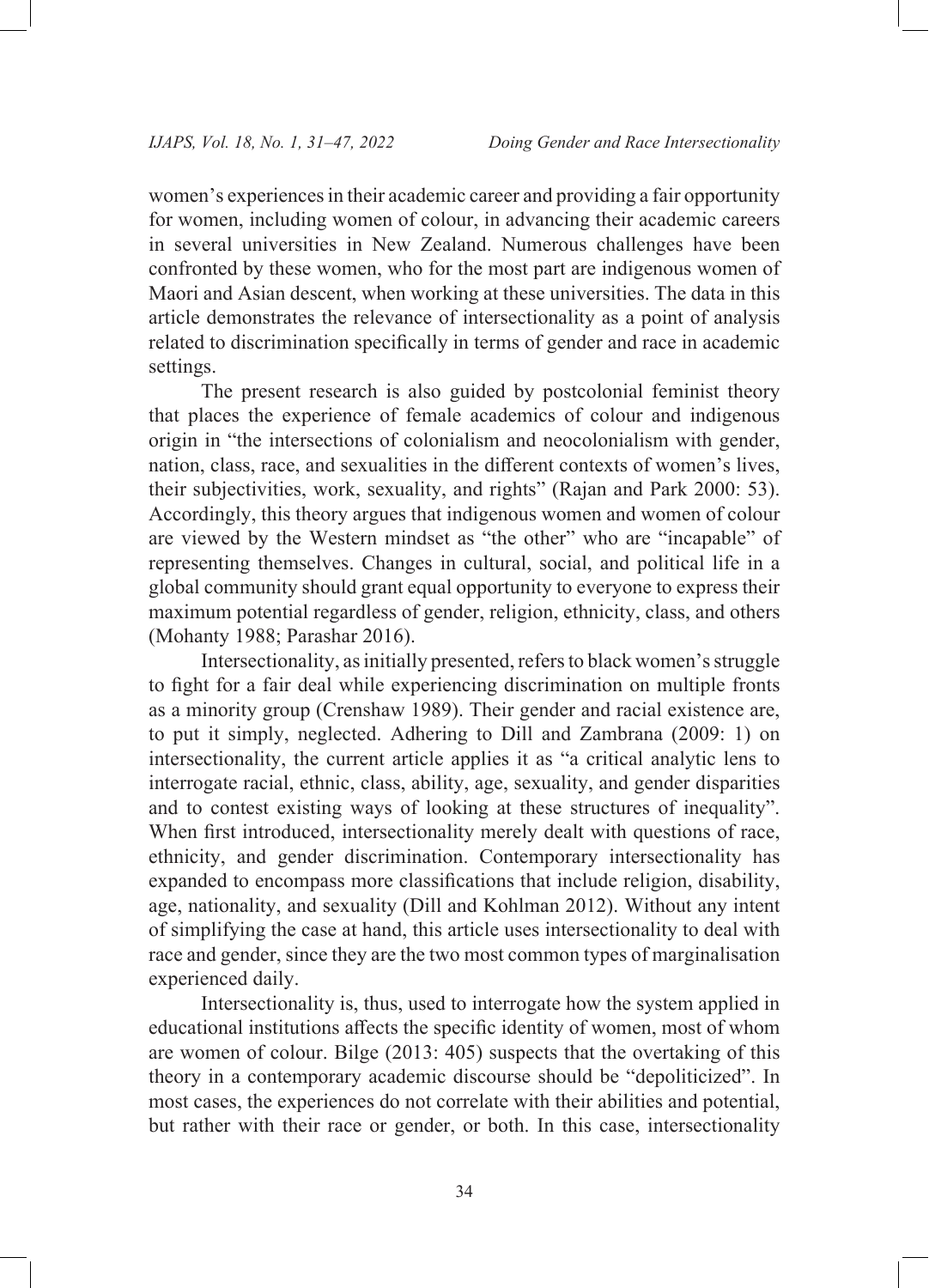functions as a critique of the system that is unsupportive of their endeavours. It is a critique of the structures that do not provide them with the necessary assistance. It is a critique of the circumstances that do not allow them to attain their maximum potential simply because they are women; because they are not white; because they are different from most of the rest. By employing the theory of intersectionality, we not only intend to question the unequal treatment given by the institution but to transform inequality into justice as well. In this case, the current article is aimed at examining the discrimination imposed upon others by institutions that subsequently affect individuals or groups in pursuing academic career advancement. This is a significant issue, since educational institutions serve as a place for disseminating knowledge to the general public (Harris and Patton 2019). Accordingly, the interrogation is correlated with the system, policies, procedures, and programmes that operate in educational institutions. Applying this theory is expected to "challenge all forms of discrimination" experienced by women, including women of colour and indigenous origin, so that the institution could provide an equal and fair opportunity for all. The intersectionality theory in our research is, essentially, employed as "a frame for racially minoritised groups" (Harris and Patton 2019: 360).

# **RESEARCH METHOD**

In-depth interviews are used as the method for the current study, in which data are gathered to acquire information in an unstructured manner; accordingly, the prompts comprise a list of closed or open-ended questions. The interviews cover the following topics: family life, parenthood, and the intersectionality of gender and race. The current article is based upon in-depth interviews carried out with 10 participants from two prominent universities in Auckland, New Zealand (University One and University Two) in 2015, with various criteria concerning age, school/department, and countries of origin. A plurality of the participants in the study are from New Zealand (one Maori and two Pākehā)<sup>1</sup>, two from the United Kingdom (U.K.), two participants from Europe, and one each from Latin America, Australia, and the United States (U.S.). The participants are recruited through the first author's work connections. The questions for this study are inspired by reading the existing body of literature on the topics and seeking out some important aspects related to gender gaps in academic careers for further investigation. During the interview, other questions come up as a part of elaborating from the participants' answers.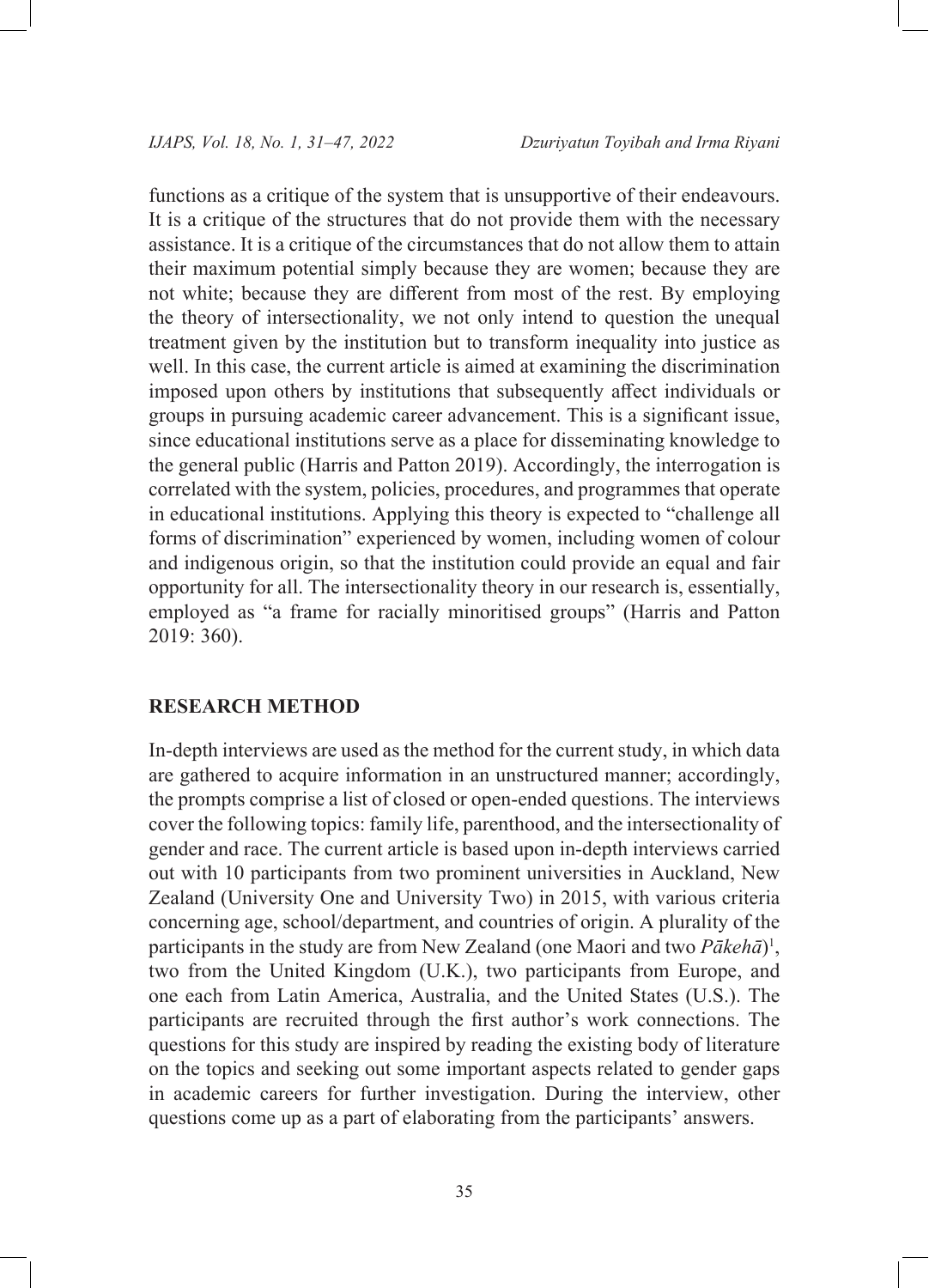In the study, three out of ten of the female participants do not have children. A participant (approximately 50 years old) who is single explained that she began her university career at 27, kept focusing on her career, and did not start a family (a European female academic). Another female scholar (approximately 40 years old) from the U.S. is in a same-sex marriage and has decided to be childfree. She does not feel the need to have children; she deems child-rearing as complicated and child-care as being too costly. In the same tune, a married, child-free, heterosexual (approximately 50 years old) maintains a similar argument: she never had a desire to bear children. Nonetheless, she enjoys the company of other people's children without having to have them herself (a female scholar from the U.K.). Arguably, the current study indicates a similar trend to previous studies reported by Baker (2012) and Kemkes-Grottenthaler (2003), wherein being childless is not uncommon among female academics, and accordingly, the fertility rate is unsurprisingly low among women in this profession.

The remaining seven participants are married with children: four of the remaining participants are approximately 40 years old, while the other three are approximately 50 years old. Based on the interviews, the research results show similar trends to previous studies from Baker (2012), that female academics who chose to have a family and children are more likely to have endured slower career development, particularly if they are younger. Meanwhile, their partners conform to traditional male models. Female academics in their 40s who are mothers and have strong domestic responsibilities are less senior in rank than a mother who has fewer domestic obligations and a stay-athome husband. Three mothers in their 40s acknowledged that since they are responsible for 80% to 90% of domestic jobs in the household, their careers had been slower than their male colleagues. Meanwhile, a female scholar of similar age accompanied by a stay-at-home husband has seen a greater progression. Detail information of the participants are provided in Table 1.

| Control number of<br>participant | Age | Gender | Country of origin | School      |
|----------------------------------|-----|--------|-------------------|-------------|
| No. 1                            | 50  | F      | Europe            | <b>STEM</b> |
| No. 2                            | 41  | F      | U.K.              | <b>STEM</b> |
| No. 3                            | 41  | F      | Latin America     | <b>STEM</b> |
| No. 4                            | 55  | F      | U.K.              | <b>STEM</b> |
| No. 5                            | 42  | F      | New Zealand       | <b>STEM</b> |
| No. $6$                          | 54  | F      | New Zealand       | Non-STEM    |

Table 1: Research participants

(*continued on next page*)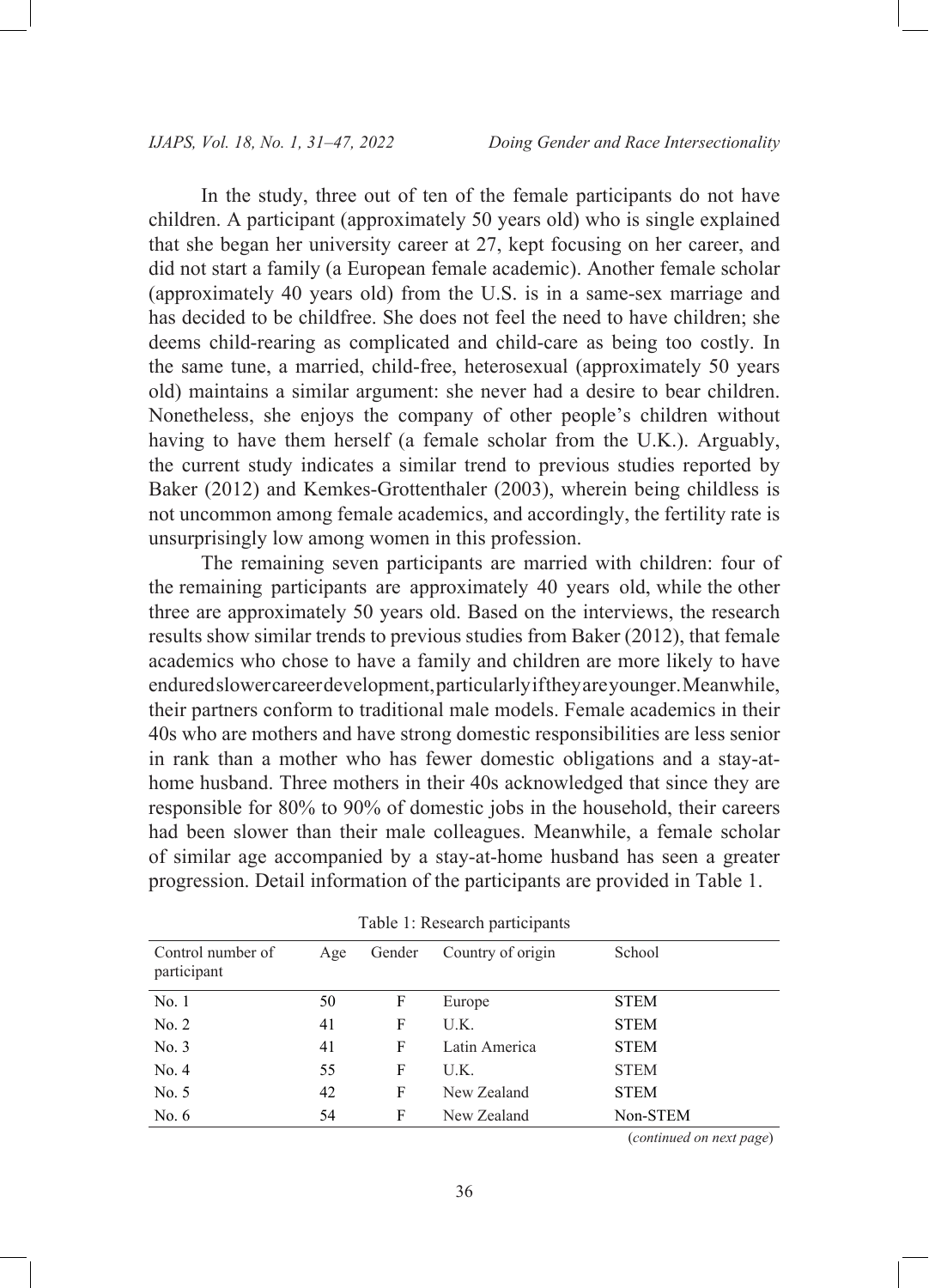| $1$ and $1$ . (commence)         |     |   |                          |             |  |  |  |  |
|----------------------------------|-----|---|--------------------------|-------------|--|--|--|--|
| Control number of<br>participant | Age |   | Gender Country of origin | School      |  |  |  |  |
| No. 7                            | 42  | F | U.S.                     | Non-STEM    |  |  |  |  |
| No. 8                            | 54  | F | New Zealand              | <b>STEM</b> |  |  |  |  |
| No. 9                            | 50  | F | Europe                   | Non-STEM    |  |  |  |  |
| No. 10                           | 41  | F | Australia                | Non-STEM    |  |  |  |  |

Table 1: (*continued*)

#### **FINDINGS AND DISCUSSION**

#### **Doing Gender, Family Life and Parenthood**

Doing gender is most apparent in family life and parenthood. Generally speaking, a family is a traditional institution established to maintain affective social action, it is not a rational instrument. The gendered division of labour in family life is still the mainstream value. The value of equality cannot be implemented in a traditional family. The decision to establish a family has serious consequences for the career paths of female academics. Hence, Baker (2012) argues, understandably, that family enhances social capital for male academics, whereas for women it is more constraining.

Most literature presents similar findings in terms of the effect that family and parenthood have on academic careers (Baker, 2009; Mason and Goulden, 2004). Mason and Goulden (2004) state that data in 2002 indicate that women who have babies late or have no children achieve higher tenure rates after five or more years post-PhD than women who have children early. Nonetheless, in 2004, they report that being married and having kids are not determining factors in the low level of women's tenure, since female academics who are not married and do not have children are still more likely to attain lower levels of tenure than men. Another key finding refers to the difference in family formation models between women and men in academia. Successful women academics, capable of moving up the academic ladder, tend to delay marriage and childbirth. Maureen Baker (2009) who examines perceptions of the impact of gender and family circumstances on academic careers supports their findings. She has found that male and female academicians have assorted experiences and priorities at work and home. She has identified that differences in human and social capital affect the gender gap in universities such as working conditions, job satisfaction, promotional opportunities, and expectation of productivity.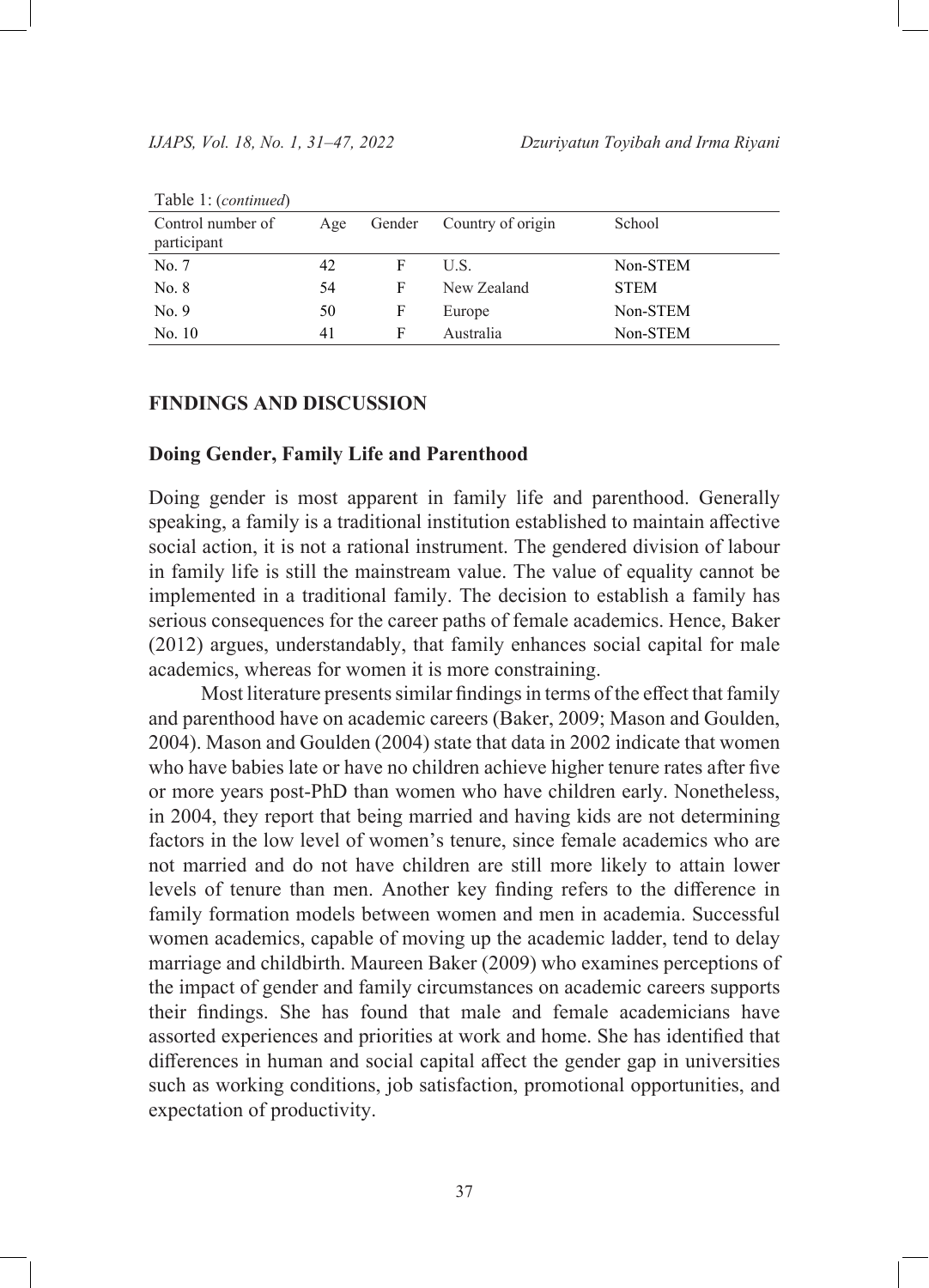Bailyn (2003) argues that an academic career does not only allow more flexibility, autonomy, and opportunity for people but, to some extent, it is also considered demanding, specifically for individuals engaged in other activities aside from academic work. For instance, women are assumed to confront more challenges than men do when dealing with an academic career as they, generally, carry out more domestic work. It is deemed demanding due to the numerous tasks that embody teaching, research, and service to the university. An academic career is similar to doing a field study, conducting an experiment, or writing a book, which cannot be immediately achieved. It is an enduring process conducted over quite a long period before seeing an apparent outcome.

Bailyn (2003) shows that an academic career is entrenched with work overload. Furthermore, she reveals that those working in academia will encounter numerous mental pressures. She asserts that academic faculty members, specifically those who have obtained professorships, should have a high level of competence in their field and are not expected to require help from others. Faculty members in the U.S. (and some countries with similar systems) must convince others of their ability in their field within the first seven years of their career. To some extent, an academic career is, thus, only appropriate for people who are able to provide most of their time and interest for academic work. Some prior studies conducted by Bagilhole (2003) and Forster (2001) have identified processes contributing to the marginalisation of women in universities in the U.K., which is apparent in both formal and informal recruitment and selection processes, probation, career development, promotion, and appraisal systems. The gender gap situation in those countries raises questions of how and why it constantly occurs, what different strategies are available to reduce it, and the output and outcome for institutional policy and family life.

Recent research by Beddoes and Pawley (2014) as well as Howe-Walsh and Turnbull (2014) have revealed similar findings. Despite the availability of numerous policies recommended by previous studies to improve the situation, Beddoes and Pawley (2014) argue there have only been minor changes. They contend that considering the gendered family roles as an individual choice has resulted in the current status quo. Additionally, Howe-Walsh and Turnbull (2014: 415) present similar findings that the gender segregation for female and male academics has significantly increased in science and technology disciplines. They specify that the factors leading to this gap have remained unchanged from previous studies, such as female academics facing a gendered environment from the start until the final stage in their career advancement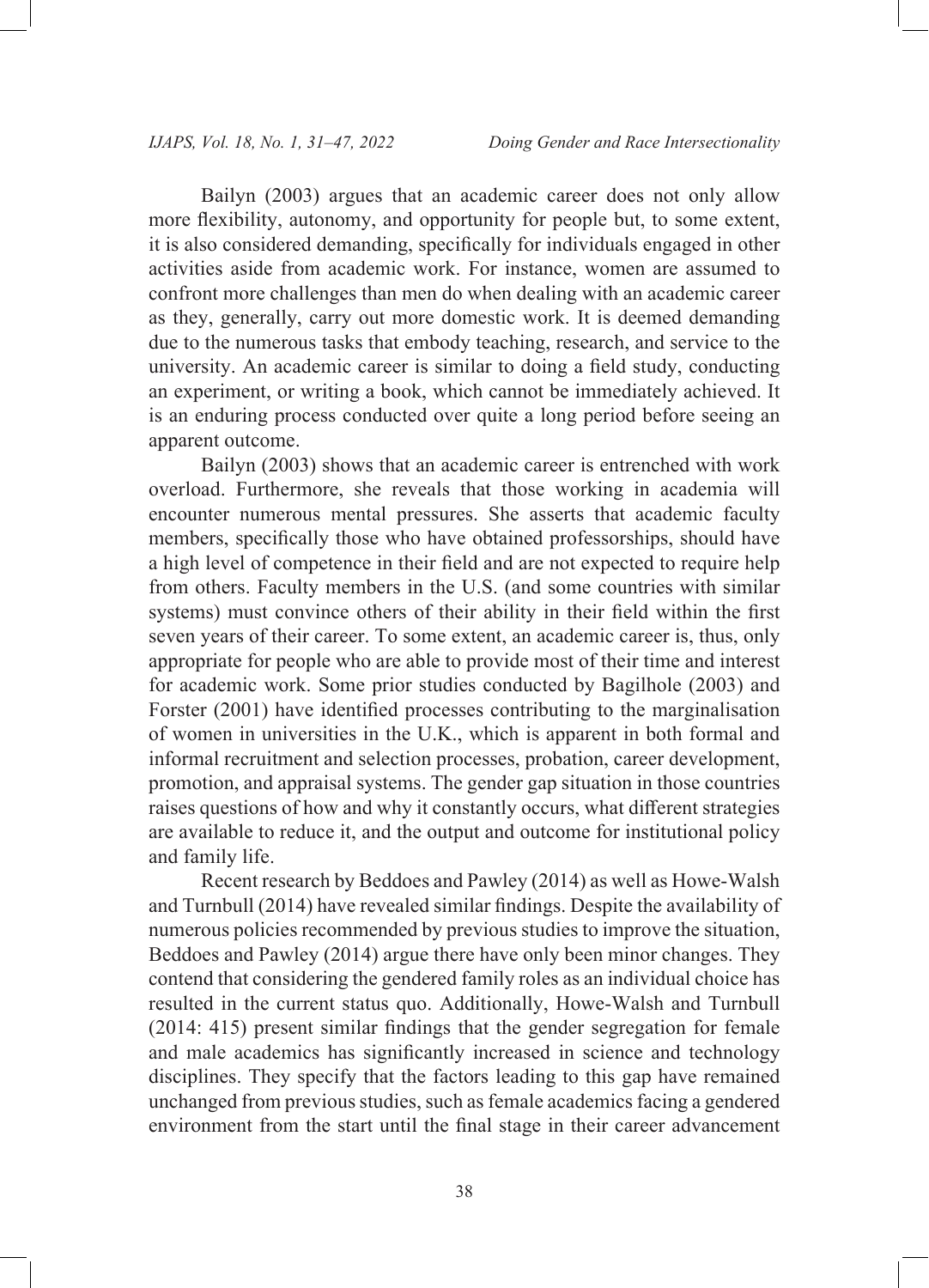path, and being left out of academic networks (Howe-Walsh and Turnbull 2014: 425). Female academics are still treated differently, as they are less recognised and lack clear guidance and strong support from their university. Most female academics in science and technology (ST) hold short-term contracts resulting in job insecurity. They face bullying and harassment and feel the discomfort of being perceived as "obtuse" and deemed ineligible in the field of ST, and these have had tremendous impact on their self-confidence. Very similar to prior research, Howe-Walsh and Turnbull have found that females in ST struggle to balance their family and career responsibilities.

Some exceptional findings regarding parenthood and academic career found in other literary sources indicate the invisibility of the gender gap and inconclusive results. Concerning this matter, Joecks et al. (2014) show that female researchers with children in business and economics have conducted more research than female researchers without children.

Regarding family commitment and parenthood, O'Connor et al. (2015) argue that male academics have different views on their commitment to careers and create a new move towards the relationship commitment. Although in many cases, they still adhere to preserve masculine privileges.

The participants in this study have maintained various positions concerning traditional family values that also influence their choices in committing to their university and family. According to an unmarried female senior lecturer from university one, there is no reason why females or males cannot have a career. Their family must support them, so they are able to properly pursue their career. Female academics cannot blame universities for not accepting women because of their domestic problems.

I mean they have to apply. And if they do not get support from their husband or their parents, I think it is an issue within the family.

A female academic living in a committed (but non-marital) partnership (originally from the U.S.) believes family life, parenthood, and taking responsibility outside the university disturb career advancement.

I think it is still really, really hard. I think that you must get a partner who is really helping you. You can do it, but it is exhausting. Like you want to have a baby in graduate school or have them once you get your 10 years, but most people don't combine being successful early on in their career and having children.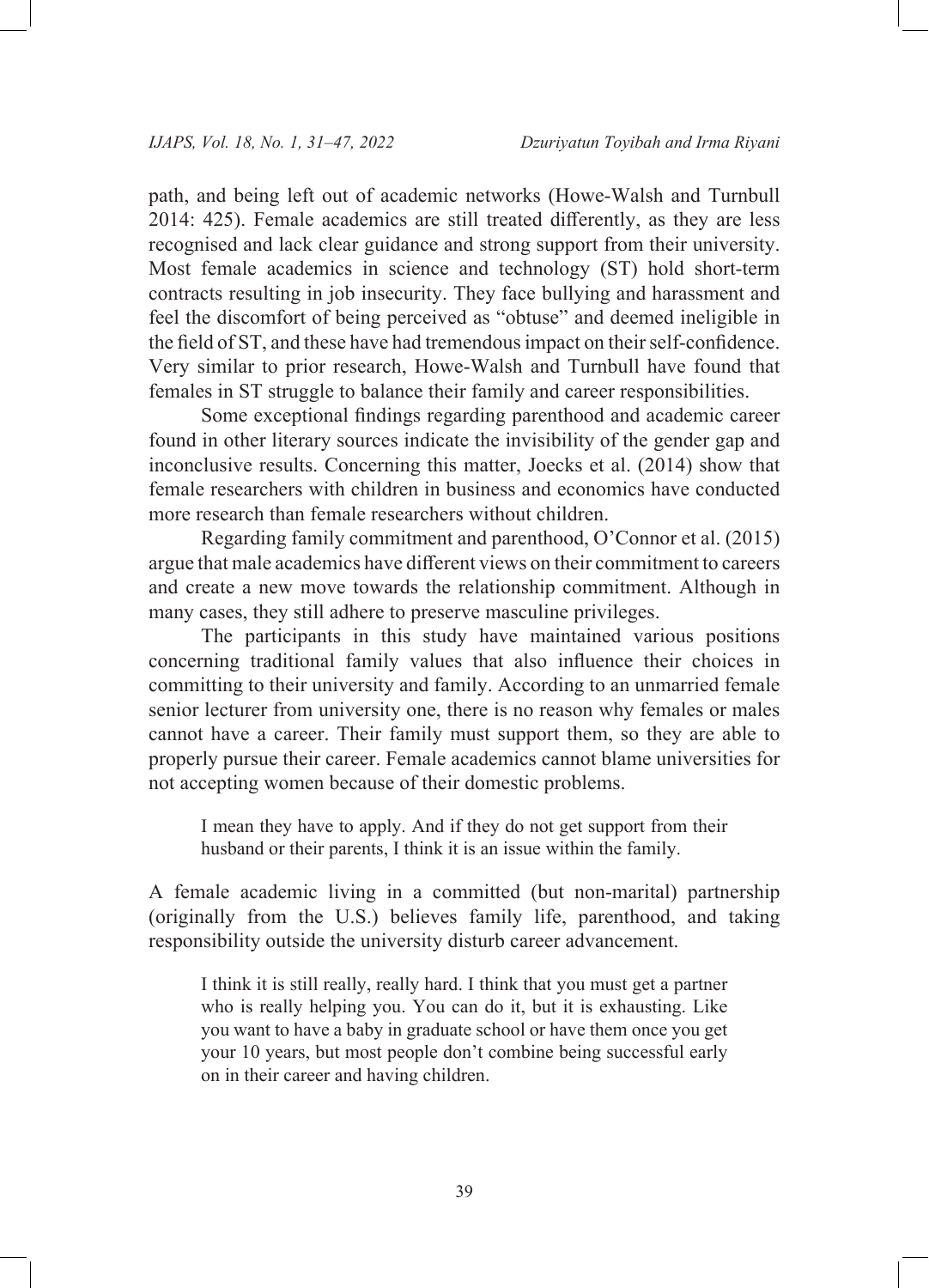Informants in their 50s who have children do not consider their family life and parenthood as an obstacle. They have achieved senior positions. First, a female professor from University Two in New Zealand. She started as tutor and climbed up to become lecturer; she was later promoted to senior lecturer, then associate professor, and was ultimately appointed as professor at another university in 2003. It is only because her husband is also an academician, thereby making them an academic couple who enjoys certain flexibility. Her husband entered academia before she did, and they acquired their professorships at the same time.

I said that is the advantage that we had, as a dual-career couple, academic career couple, as sabbaticals came so we could go away together. Other people, if their husband is not an academic and the sabbatical comes along and they cannot go overseas for a long period if they have a family. So we have some advantages, that's what I was trying to say.

Second, a female Maori Associate Professor is a feminist, yet she acknowledges that many of her practices are in line with traditional divisions of labour found in most families.

I do nearly all the cooking, and I consider myself a feminist, I grew up in a strong feminist background, and yet my home life…very much reflects the traditional division of labour. I find cooking very satisfying, very relaxing; I love the idea of cooking for my family.

Women scholars from the earlier generation are able to adjust to domestic tasks without difficulties, and they seldom see it as a hindrance to their careers. However, the younger generation has not enjoyed their family life the same way that the older generation has. The challenge that women working at university face, as described below, is balancing between family and career. Research by Stringer et al. (2018) shows that women are more likely to choose more flexible work than men do on account of their family commitment. Accordingly, due to their "double shift" workload (at home and the office; cf. Hochschild 1989), women have limited time to prepare for their research or pursue a higher academic position. Additionally, the patriarchal culture of glorifying housework as an ideal women's job remains embedded in society (Damaske and Gerson 2008).

This position was strengthened by the data from female academics from the U.K. and South America. The gendered division of labour in their families was initially forced upon them to enjoy their role as a parent, and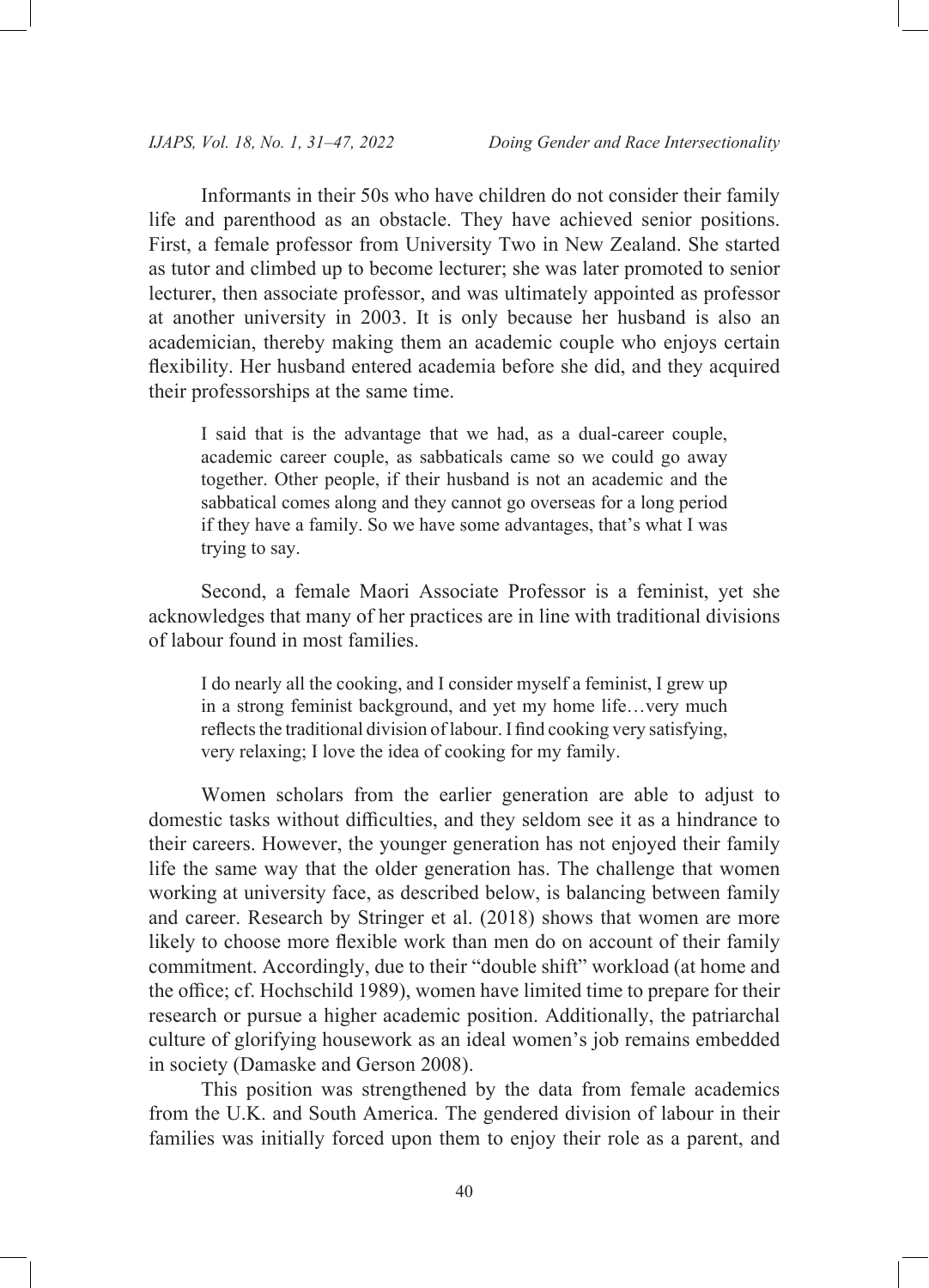they, eventually, came to accept it voluntarily. As a senior lecturer originally from the U.K. put it:

Because I have children, and so I have advanced more slowly. My career has been affected by spending time at home.

Raising children is an immense challenge for academics as it is timeconsuming, which consequently affects the time for research. One could say that academics who are childless or child-free will produce more research than those with such care responsibilities. On the other hand, having children may invoke academics with zeal and spirit to work harder in order to economically survive (Joecks et al. 2014). Having children has, generally, been considered as unfavourable to a female academic's career, especially for those in their 40s. However, female scholars who are mothers have also decided to have children on account of other benefits. One participant originally from the U.K. who is a senior lecturer remains satisfied with her decision, despite the fact that her career is not as good as her colleague who is now a full professor at nearly the same age.

I think I am growing into a better person because I am a mother. …

So, I have a friend who got a PhD at the same time as me, and she is a full professor now. She is a long way ahead of me. But I have two beautiful children, and I choose to do it part-time, and they were my choices.

From the findings above, it can be said that female academics have different opinions regarding domestic work, whether it is a private or public matter. Those who believe it is a private matter suggest resolving it within their own family to have a more equal division of labour. We did not find any participants who blame the university for their domestic affairs. On the contrary, they understand their choice to take the risk of being a traditional mother. They have a choice to benefit from their university's support system, such as day care and other facilities, yet they are satisfied to raise their children themselves.

It is quite intriguing that while having a family is deemed to impede the career of female scholars, our study has found that unmarried and childfree women scholars are still more likely to attain a lower level of tenure than men.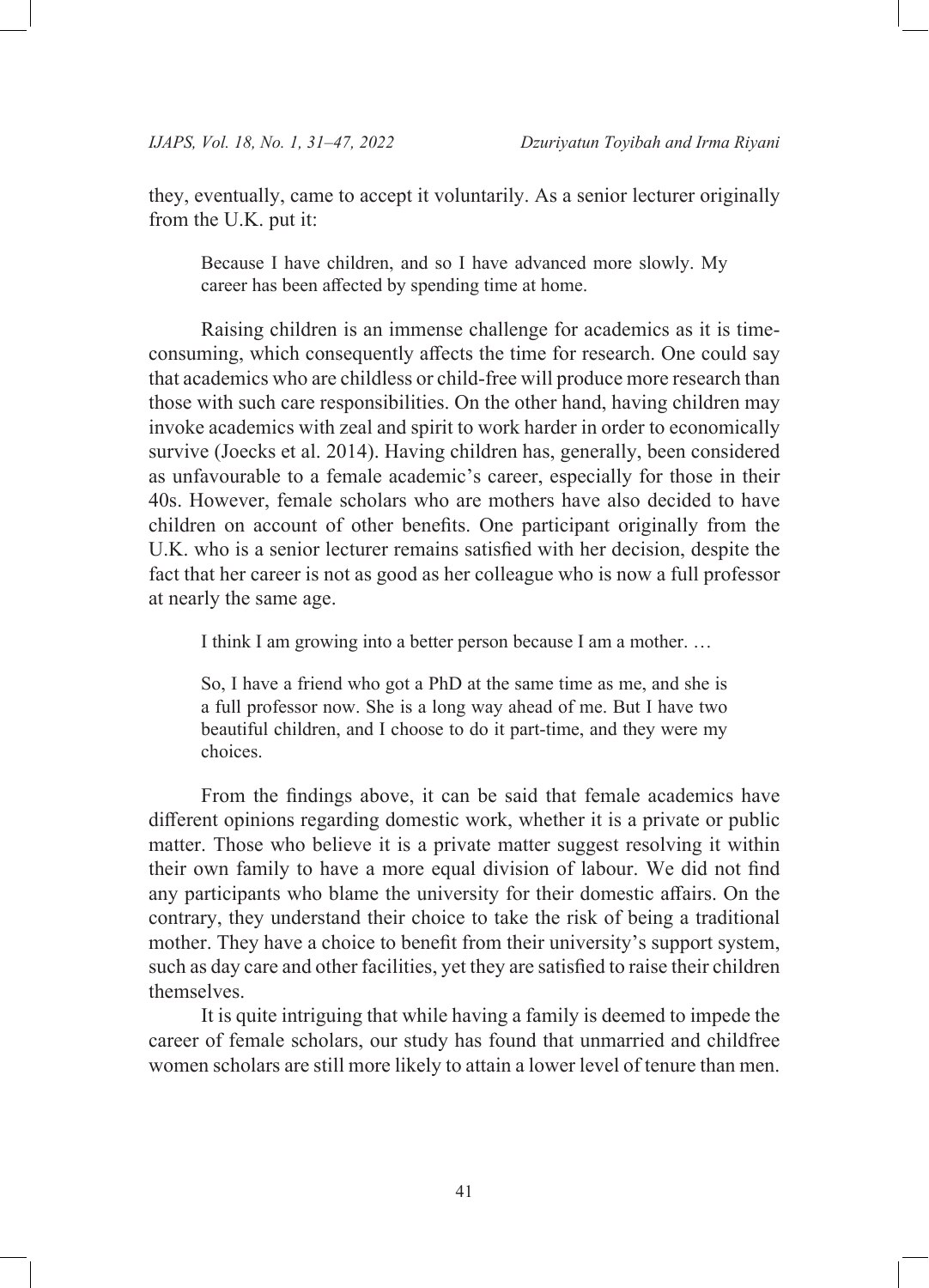# **Intersectionality of Gender and Race**

According to prior literature, the gender gap can be considered a common issue in both Western and non-Western nations. Women academicians are trailing behind their male counterparts as a result of several interconnecting factors. It has been stated that cultural and structural aspects can help understand gender differences in an academic career. Academic career development, normatively speaking, should follow merit-based standards with academic contribution as the main factor in career advancement, wherein research productivity is determined as one of the most authoritative measures of academic contribution.

Besides gender, race/ethnicity is a powerful issue, and both male and female participants have mentioned this. Nakhaie (2007) and Skachkova (2007) have found that white males and non-immigrants tend to be given a promotion to professor more easily than academics with an immigrant background or a person of colour. Female academics are assessed based on prejudicial academic standards in which teaching is less esteemed than research and publication. As a matter of fact, female academics tend to be more involved in teaching than research and publication. As a consequence, female academics consider the present promotion system as exhausting and as having a high administrative workload, which makes them reluctant to work through the system (Pyke 2013: 451). Many have, thus, decided to accept their current rank and are less interested in applying for promotion on account of the complicated situation they would face if they did.

Confirming past literature, some informants consider the criteria for promotion as being disadvantageous to non-white academics. A female associate professor from Australia put it this way:

I think from the time you are born if you are white, you have all sorts of little benefits that you do not even recognise. Speaking English, it is so easy for me to write an article in perfect English and get it accepted for publications, whereas if English is not your first language, it is much harder to get that perfect grammar, and so, it makes it so much harder to get published, and if you cannot get published, you can't get a promotion, and this is how it works.

This is echoed by another participant:

I suppose being an outspoken woman of colour seems to be a threat. I think it still happens everywhere, not unique in one university. It is easier for women of colour to stay quiet or who are obsequious, but I have no intention of being like that.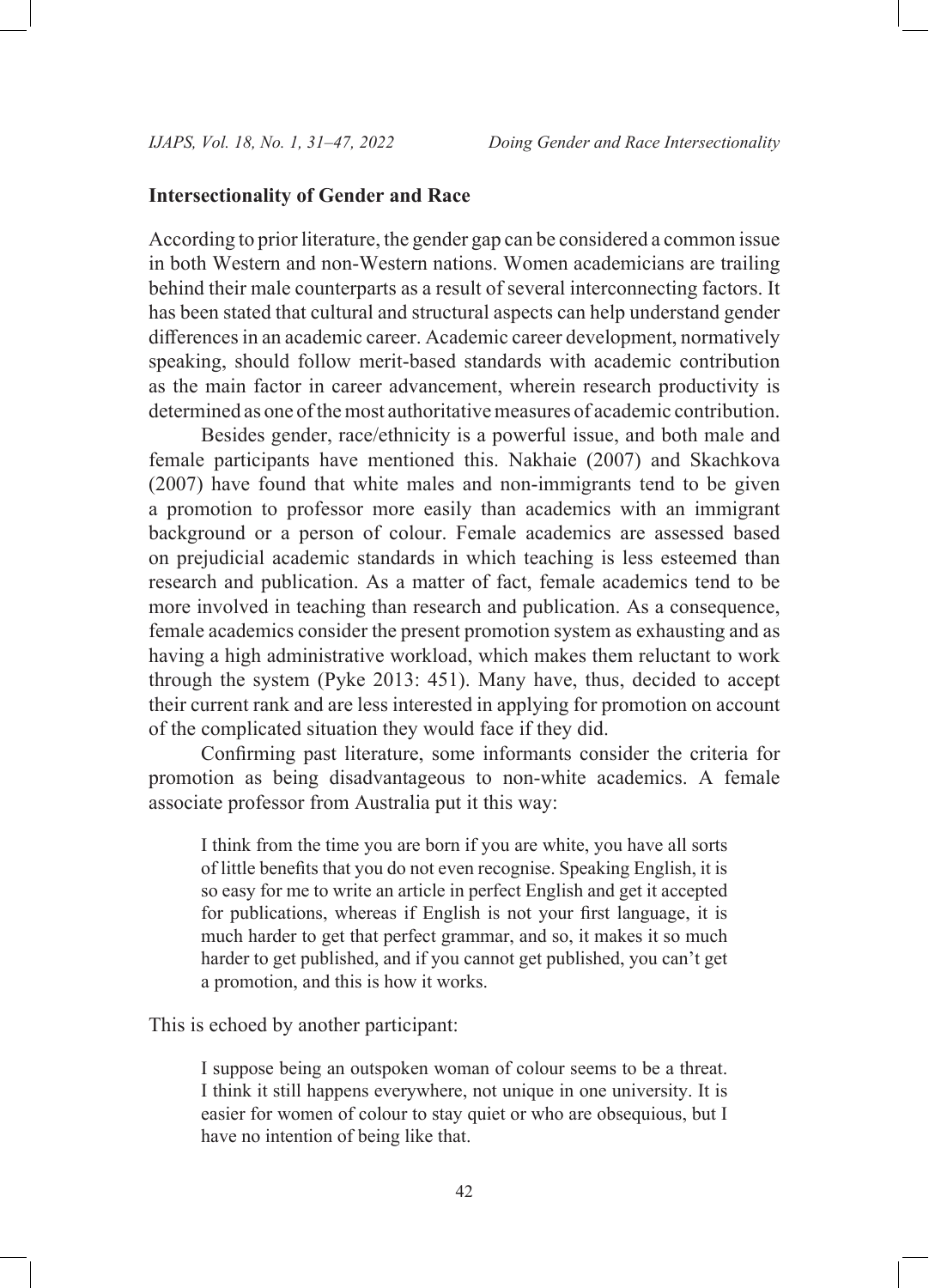The excerpts above indicate that privileging "white" remains the norm in several universities in New Zealand. Female academics of colour have experienced disadvantages for their race and gender. Their ability is considered only third, after their gender and race. The discrimination they have experienced in most cases is, thus, associated with gender and race. In this case, race and gender interfere with the decision-making process apart from the issue being discussed (Crenshaw 1989).

The citation below provides an explanation that the institution's discrimination against its staff affects individuals (or groups) in their career advancement. In this case, the distribution of work given by the university, unequally, prevents them from preparing for a higher rank. Harris and Patton (2019: 354) suggest that this situation should not be happening in educational institutions as it is a place to "produce transformative knowledge, informs praxis, and work towards social justice". The institution undermined the staff's potential simply because they are non-white. According to a participant who is an associate professor:

I suppose there is a hierarchy…there are times for somebody younger…there are times for somebody older. In terms of gender, it cannot be separated from your ethnic background. The hierarchy remains everywhere else, white male and white female; black male and black female, it has not changed in any way. I do not think that will change for a long time, the university here is headed by a white male or a white female.

On the other hand, a child-free female academic from the U.K. describes how her career advancement ran smoothly:

I was told that the post was vacant... I was not thinking of an academic post in that stage...and I was quite happy working for myself…so I just put an application to test the water with my CV, because I thought, it is not an academic CV, I do not have an academic career profile… some people will disclaim it immediately…but in this case…for some reason...they did not…probably it was the practical experience because we have a professional programme here. So, I am teaching professionals to become planners. It is good to help people with practical experiences as well.

Based on the experiences stated, intersectionality is a lens to interrogate how systems influence specific identities. In the context of academic careers, the most crucial identities are gender and race. Women of colour, in this case,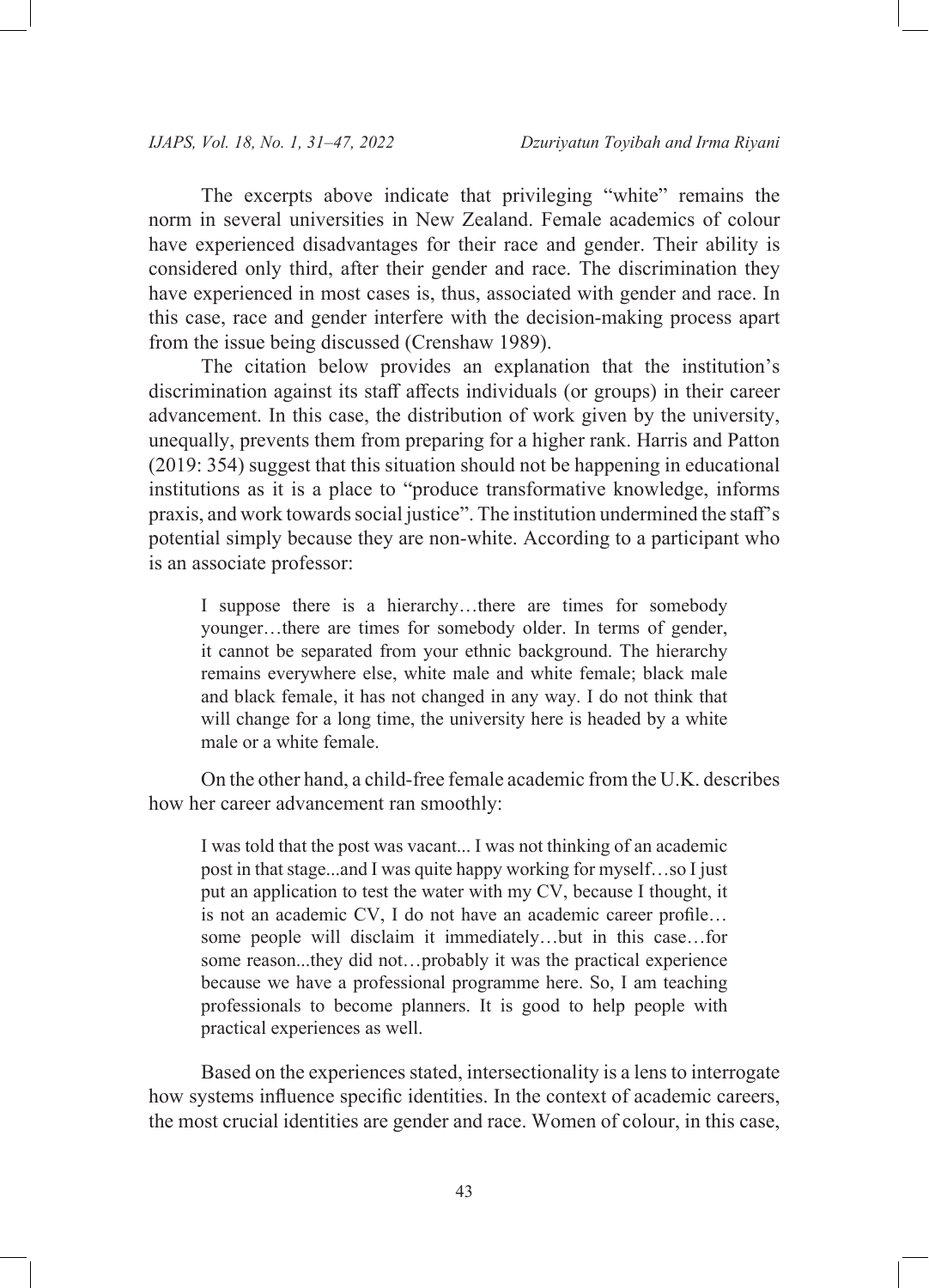have experienced much broader discrimination than white women and men of colour. Hierarchical structures of universities in New Zealand that put women of colour and indigenous origin at a lower level still occur. Intersectionality in this case is used to identify the problem and projected to transform unequal structures within the university and give equal opportunity to all. It challenges all forms of discrimination.

### **CONCLUSION**

The current article presents data related to doing gender and family life and multiple discriminations experienced by female academics of colour and indigenous origin in "white" dominated universities. Hierarchical structures that give privilege to white and male academics and staff have placed those women in a complex situation. Academics who are mothers, academics of colour, and local indigenous New Zealand scholars are more likely to state that the system has them at a disadvantage. They tend to hold a strong family commitment or a solid social commitment to the community, which is something that is undervalued in relation to their career progression. They strain to compete in an "unfriendly" environment to find their space and path to advance their career. Such a situation ensued as a result of their not being considered adequately able to do their job, not because of the potential they possess but simply because they are women and not white. Through intersectionality analysis, this article demonstrates the challenges they confront in the academic environment to go against these oppressions and discriminations either individually or in a group and transform it into equal power relations.

#### **COMPLIANCE WITH ETHICAL STANDARDS**

Survey participation was gained through informed consent of respondents in accordance with procedures standard in The University of Auckland, New Zealand social science research.

### **ACKNOWLEDGEMENTS**

We would like to thank Tracey McIntosh (The University of Auckland), Bruce Curtis (University of Waikato), Kevin W. Fogg (Carolina Asia Center,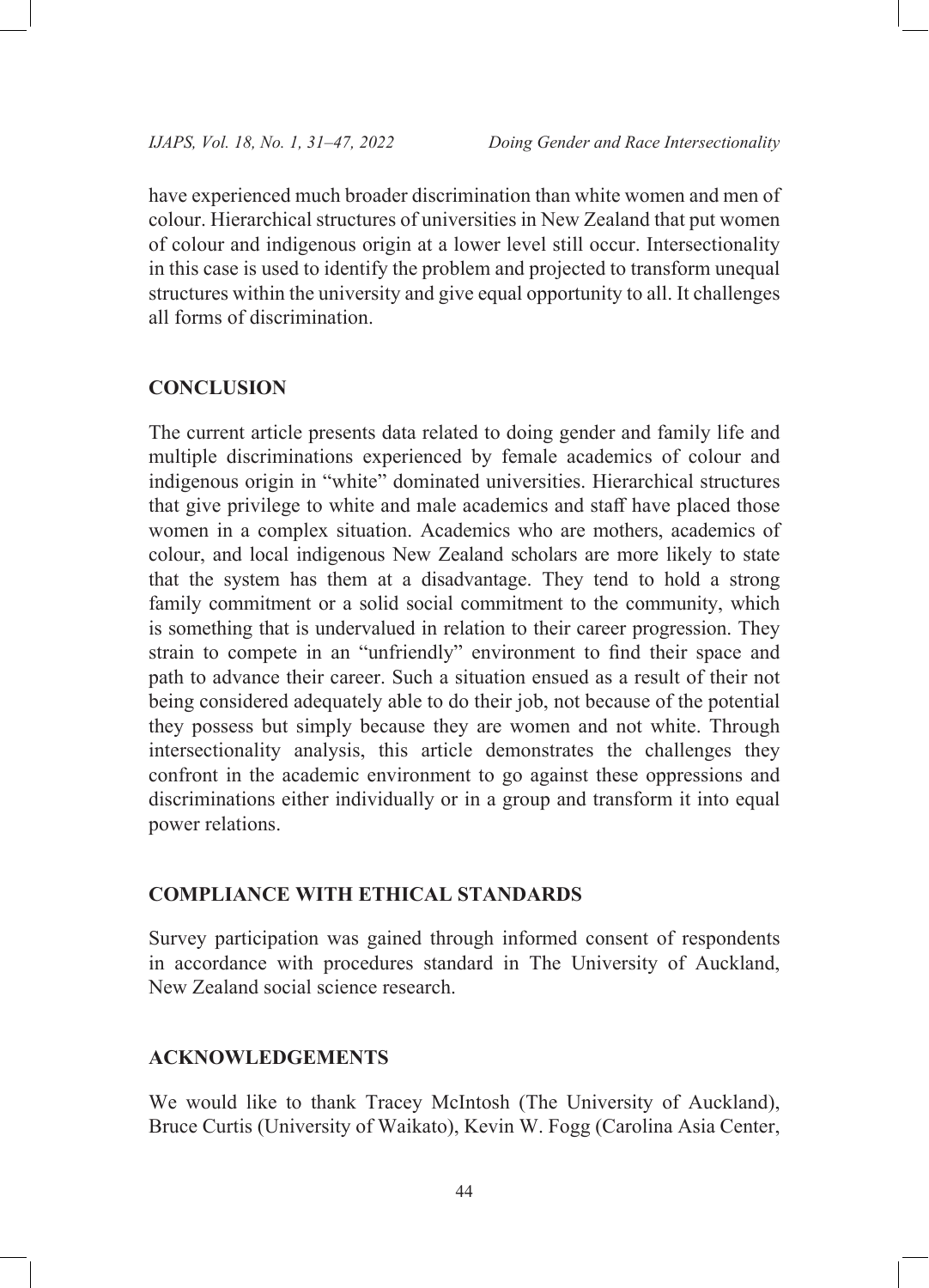UNC-Chapel Hill), and Ai Fatimah Nur Fuad (Universitas Muhammadiyah Prof. DR. HAMKA [UHAMKA], Jakarta) for their feedbacks. This study is funded by the New Zealand ASEAN Scholarship (NZAS).

## **NOTES**

- Dzuriyatun Toyibah is an academic staff in the Sociology Department of the Syarif Hidayatullah State Islamic University in Jakarta. She is also currently Vice-dean of Finance and Administrative Affairs for the Faculty of Social and Political Sciences at the same university. Her research interests include gender, neoliberalism in higher education, gender and political participation, Islamism, Indonesian Muslim diaspora and Indonesian Islamic organisation.
- Irma Riyani is a lecturer in the Qur'an and Tafsir Department of the Sunan Gunung Djati State Islamic University in Bandung, West Java. Her research interests include women and gender in Islam, sexuality in Indonesian Islam, feminist hermeneutical approaches to the Qur'an and Islamic studies.
- <sup>1</sup> *Pākehā* is a Māori language terminology for New Zealanders who are of European origin.

#### **REFERENCES**

- Acker, S. 2017. Feminist scholars working around the neoliberal university. *Gender and Education* 31 (1): 62–81. [https://doi.org/https://doi.org/10.1080/09540253.2017.1](https://doi.org/https://doi.org/10.1080/09540253.2017.1296117) [296117](https://doi.org/https://doi.org/10.1080/09540253.2017.1296117)
- Bagilhole, B. 2003. Prospects for change? Structural, cultural and action dimensions of the careers of pioneer women Priests in the Church of England. *Gender, Work and Organization* 10 (3): 361–377.<https://doi.org/10.1111/1468-0432.00200>
- Bailyn, L. 2003. Academic careers and gender equity: Lessons learned from MIT. *Gender, Work and Organization* 10 (2): 137–153.<https://doi.org/10.1111/1468-0432.00008>
- Baker, M. 2012. *Academic careers and the gender gap*. Vancouver: UBC Press.
- \_\_\_\_. 2009. Gender, academia and the managerial university. *New Zealand Sociology* 24 (1): 24–48.
- Beddoes, K. and Pawley, A. L. 2014. "Different people have different priorities": Work– family balance, gender, and the discourse of choice. *Studies in Higher Education* 39 (9): 1573–1585.<https://doi.org/10.1080/03075079.2013.801432>
- Bilge, S. 2013. Saving intersectionality from feminist. *Du Bois Review: Social Science Research on Race* 10 (2): 405–424. <https://doi.org/10.1017/S1742058X13000283>
- Bilimoria, D. and Stewart, A. J. 2009. "Don't ask, don't tell": The academic climate for lesbian, gay, bisexual, and transgender faculty in science and engineering. *NWSA Journal* 21 (2): 85–103. <https://doi.org/10.1353/nwsa.0.0077>
- Colletti, L. M., Mulholland, M. W. and Sonnad, S. S. 2000. Perceived obstacles to career success for women in academic surgery. *Archives of Surgery* 135 (8): 972–977. <https://doi.org/10.1001/archsurg.135.8.972>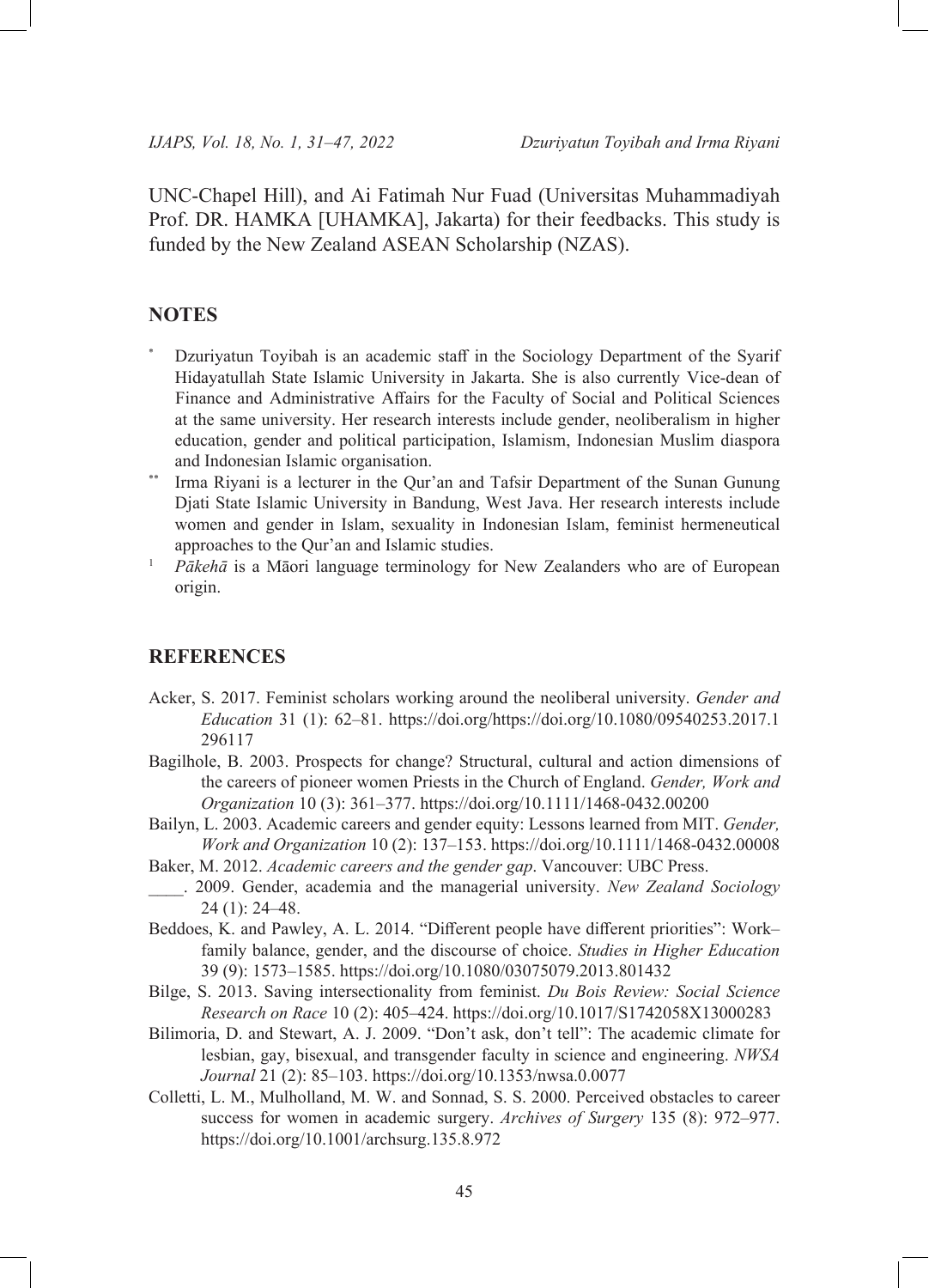- Crenshaw, K. 1989. Demarginalizing the intersection of race and sex: A black feminist critique of antidiscrimination doctrine, feminist theory and antiracist politics. *University of Chicago Legal Forum* 1989 (1): 139–167.
- Damaske, S. and Gerson, K. 2008. Viewing 21st century motherhood through a workfamily lens. In *Handbook of work-family integration*, eds. Korabik, K., Lero, D. S. and Whitehead, D. L., 233–248. Cambridge, MA: Academic Press. [https://doi.](https://doi.org/10.1016/B978-012372574-5.50016-8) [org/10.1016/B978-012372574-5.50016-8](https://doi.org/10.1016/B978-012372574-5.50016-8)
- Davis, D. R. 2016. The journey to the top: Stories on the intersection of race and gender for African American women in academia and business. *Journal of Research Initiatives* 2 (1): 1–12.
- Dill, B. T. and Kohlman, M. H. 2012. Intersectionality: A transformative paradigm in feminist theory and social justice. In *Handbook of feminist research: Theory and praxis*, ed. Hesse-Biber, S. N. (2nd ed.). Thousand Oaks, CA: Sage Publications. <https://doi.org/10.4135/9781483384740.n8>
- Dill, B. T. and Zambrana, R. E. 2009. Critical thinking about inequality: An emerging lens. In *Emerging intersections: Race, class, and gender in theory, policy, and practice*, eds. Dill, B. T. and Zambrana, R. E., 1–20. New Brunswick, NJ: Rutgers University Press.
- Forster, N. 2001. A case study of women academics' views on equal opportunities, career prospects and work-family conflicts in a UK university. *Career Development International* 6 (1): 28–38.<https://doi.org/10.1108/13620430110381016>
- Harris, J. C. and Patton, L. D. 2019. Un/doing intersectionality through higher education research. *The Journal of Higher Education* 90 (3): 347–372. [https://doi.org/10.1080](https://doi.org/10.1080/00221546.2018.1536936) [/00221546.2018.1536936](https://doi.org/10.1080/00221546.2018.1536936)
- Hayes, A. R. and Bigler, R. S. 2015. Postbaccalaureate STEM students' perceptions of their training: Exploring the intersection of gender and nativity. *International Journal of Gender, Science, and Technology* 7: 180–204. [https://doi.org/http://hdl.handle.](https://doi.org/http://hdl.handle.net/10950/2580) [net/10950/2580](https://doi.org/http://hdl.handle.net/10950/2580)
- Hill, C., Corbett, C. and St. Rose, A. 2010. *Why so few? Women in science, technology, engineering, and mathematics*. Washington, DC: AAUW.
- Hochschild, A. R. 1989. *The second shift: Working parents and the revolution at home.* New York: Viking Penguin.
- Howe-Walsh, L and Turnbull, S. 2014. Barriers to women leaders in academia: Tales from science and technology. *Studies in Higher Education* 41 (3): 415–428. [https://doi.or](https://doi.org/10.1080/03075079.2014.929102) [g/10.1080/03075079.2014.929102](https://doi.org/10.1080/03075079.2014.929102)
- Joecks, J., Pull, K. and Backes-Gellner, U. 2014. Childbearing and (female) research productivity: A personnel economics perspective on the leaky pipeline. *Journal of Business Economics* 84: 517–530.<https://doi.org/10.1007/s11573-013-0676-2>
- Kemkes-Grottenthaler, A. 2003. Postponing or rejecting parenthood? Results of a survey among female academic professionals. *Journal of Biosocial Science* 35 (2): 213– 226. <https://doi.org/10.1017/S002193200300213X>
- Mason, M. A. and Goulden, M. 2004. Marriage and baby blues: Redefining gender equity in the academy. *The Annals of the American Academy of Political and Social Science* 596: 86–103. <https://doi.org/10.1177/0002716204268744>